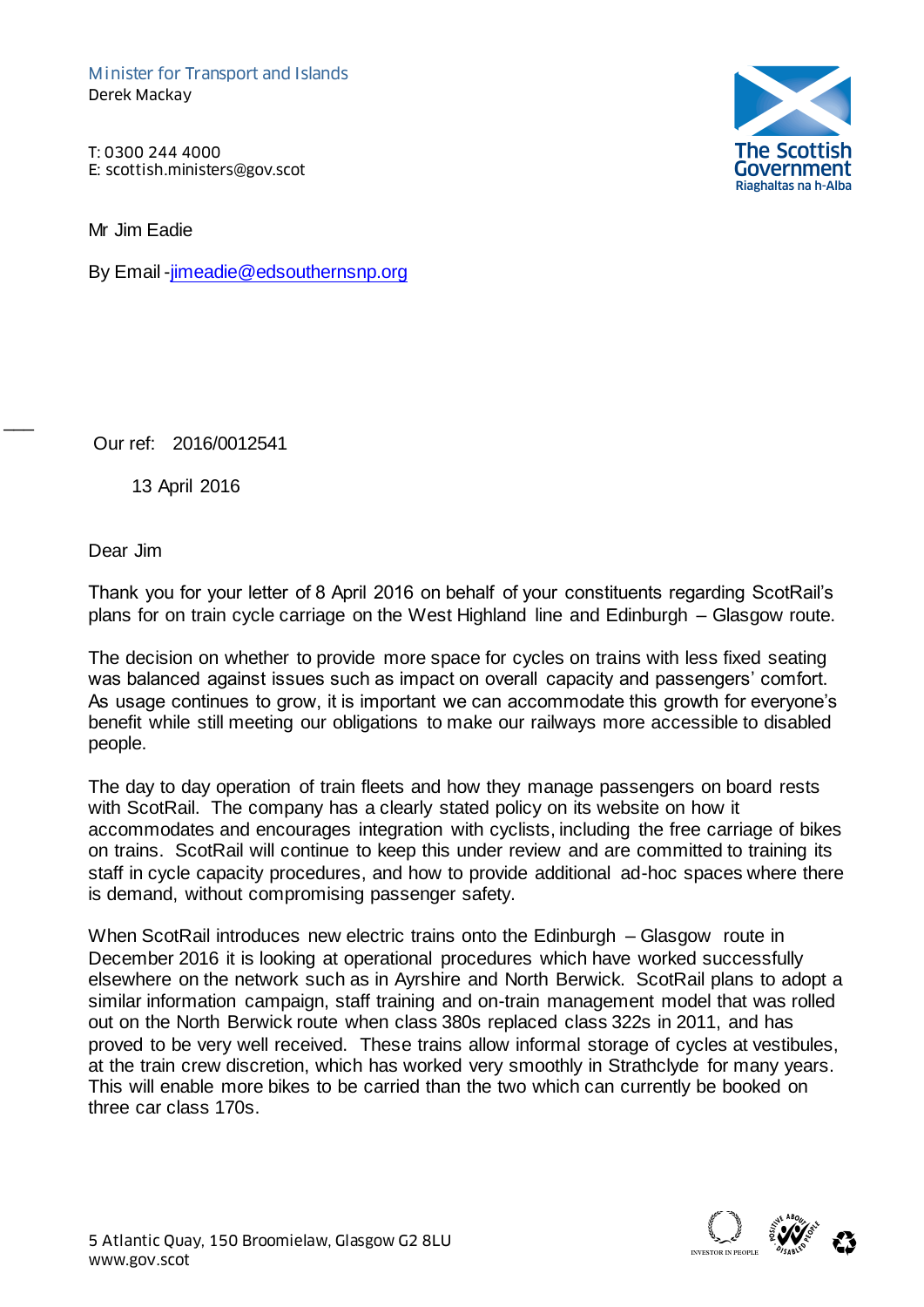A similar policy will also then be used for the new Hitachi class 385 fleet when it's introduced in late 2017 onto the Edinburgh - Glasgow line then across other central belt routes in the following months. The four routes between Edinburgh and Glasgow currently offer various means for on train cycle carriage and by 2019 all four routes will be operated by a mix of electric trains (c385, c380 and c334) allowing a more flexible approach to on train cycle carriage.

ScotRail will invest around £4 million to deliver the many obligations it offered to Scottish Ministers in the current ScotRail Franchise Agreement. This will provide significant enhancements aimed at boosting rail/cycle integration by improving facilities for cyclists at either end of their journey to reduce demand for taking bikes on trains. Significant investment from both Scottish Government and ScotRail is already evident and will include some of the following projects:

£194,000 from Scottish Stations Fund to opening a new and significantly expanded cycle parking facility at Haymarket with around 90 spaces

• £100,000 from Scottish Stations Fund to install 200 cycle spaces at Waverley for covered canopy near the Calton Road entrance

• 5,000 cycle storage spaces at stations across the rail network, 3,500 to be in place within the first three years of the franchise.

ScotRail is committed to a new Cyclepoint at Edinburgh Waverley with significant uplift in facilities expected

Bike & Go facilities have already been opened at a number of stations across **Scotland** 

• Enhanced cycle parking provision at the new Queen Street station which will emerge after discussions with Network Rail / SUSTRANS

The programme to deliver the fully refurbished fleet of class 158 trains which will be introduced onto the West Highland line from late 2018 is already underway. This investment amounts to around £14 million across the fleet, with five trains having already been completed and these upgrades have been well received. This upgrade work was based on extensive consultation, and delivers two toilets - one accessible - two wheelchair spaces, companion seats, luggage racks, air conditioning plus new seating, lighting and carpets. This will support a "scenic train" experience offering passengers a better on board environment which aims to drive up patronage, boost local businesses and the rural economy along the route. ScotRail will continue to carry cycles free of charge and, since the introduction of a more frequent service on the route and more carriages on certain journeys, passengers will still have many opportunities to take their bikes onto these services.

ScotRail were obliged under the Franchise Agreement to produce a Cycle Innovation Plan, which it has done, to be updated yearly and shared with cycling groups including ways to develop cycling. The cycle forum meeting that ScotRail chairs aims to develop ways in which more integration can be encouraged and promoted by them working in co-operation with relevant stakeholder groups to help achieve this.

The new Franchise Agreement contains further obligations to encourage patronage at off peak times and ScotRail will continue to offer free carriage of bicycles unlike some other operators in England who are imposing charges or restrictions. The significant investment in new storage facilities at stations plus a greater focus on integration between the rail network and cyclists has been welcomed by official cycling groups, and ScotRail will continue to encourage links with cyclists as part of its travel integration strategy.